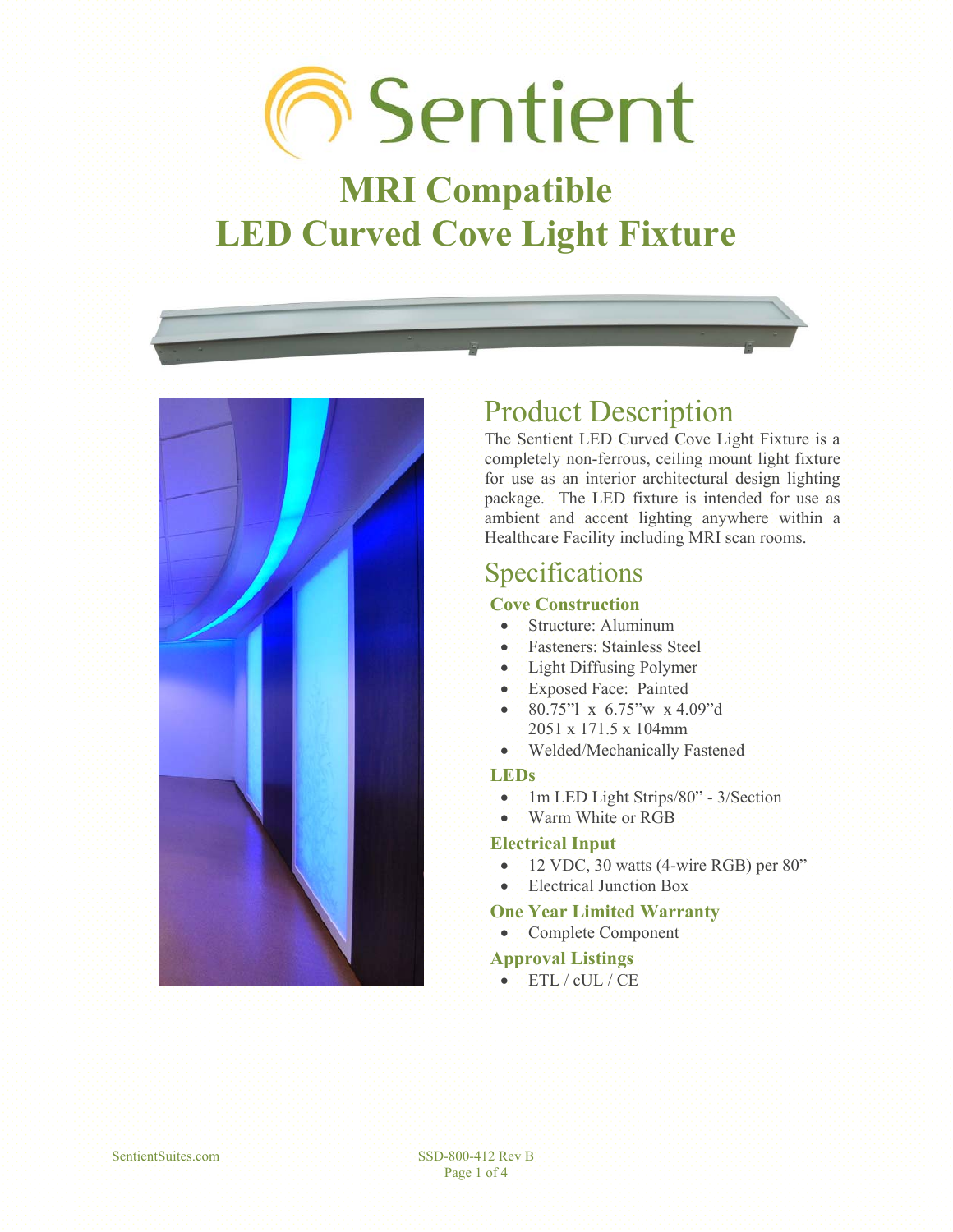

## 3D Installed View

Standard installation is six pieces, 19'-9" (6.02m) total length (connected end-to-end, 3 per side)

Extended installation is ten pieces, 24'-0" (7.315m) total length (connected end to end, 5 per side)



3D transparent view with highlighted "Curved Cove Lights"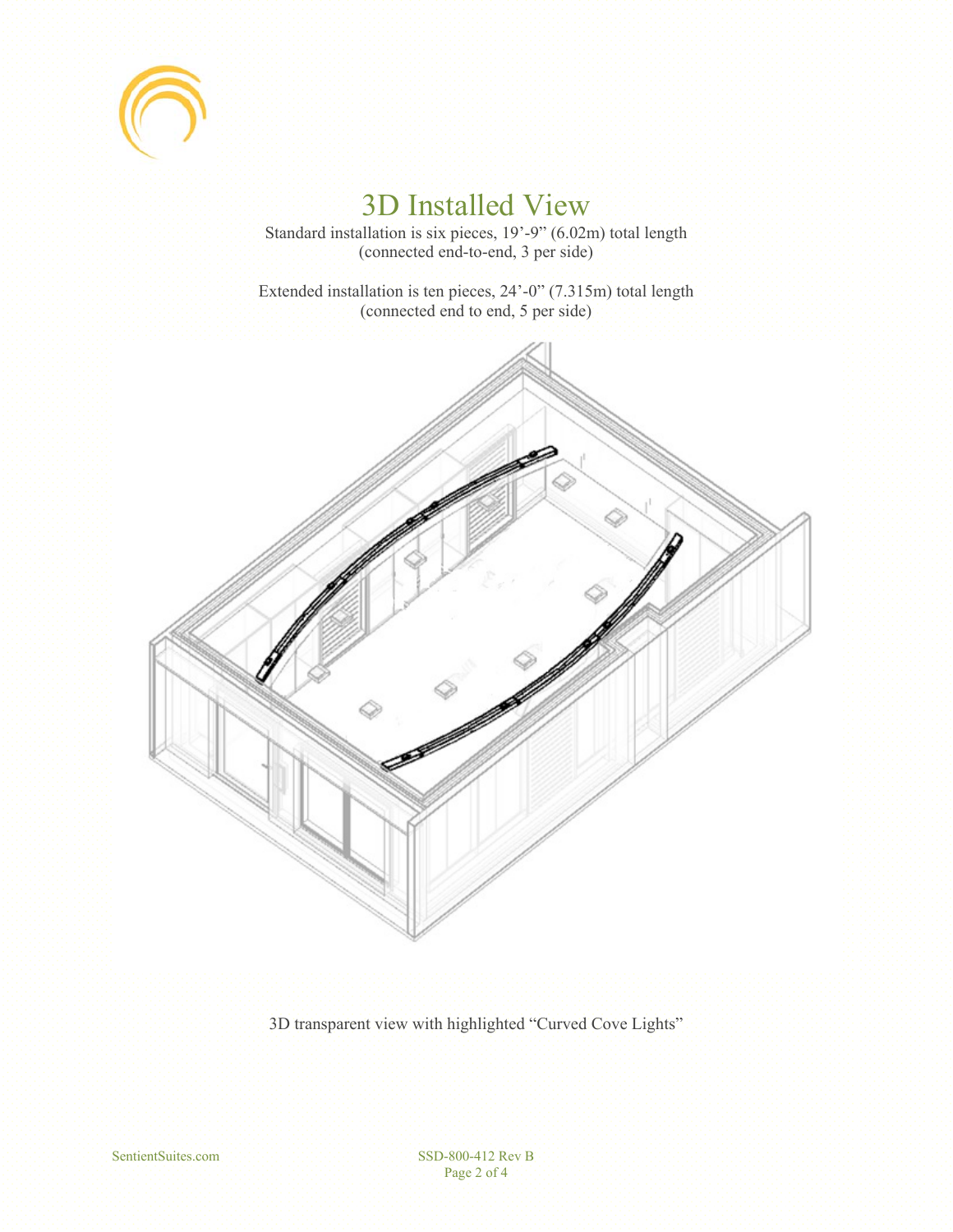

## Physical Properties

Dimensions: 80.75"l x 6.75"w x 4.09"d; (2051 x 171.5 x 104mm) Weight: 15 lbs. (6.8kg) **Note:** Do not install insulation within 3"(76mm) of any part of this luminaire.